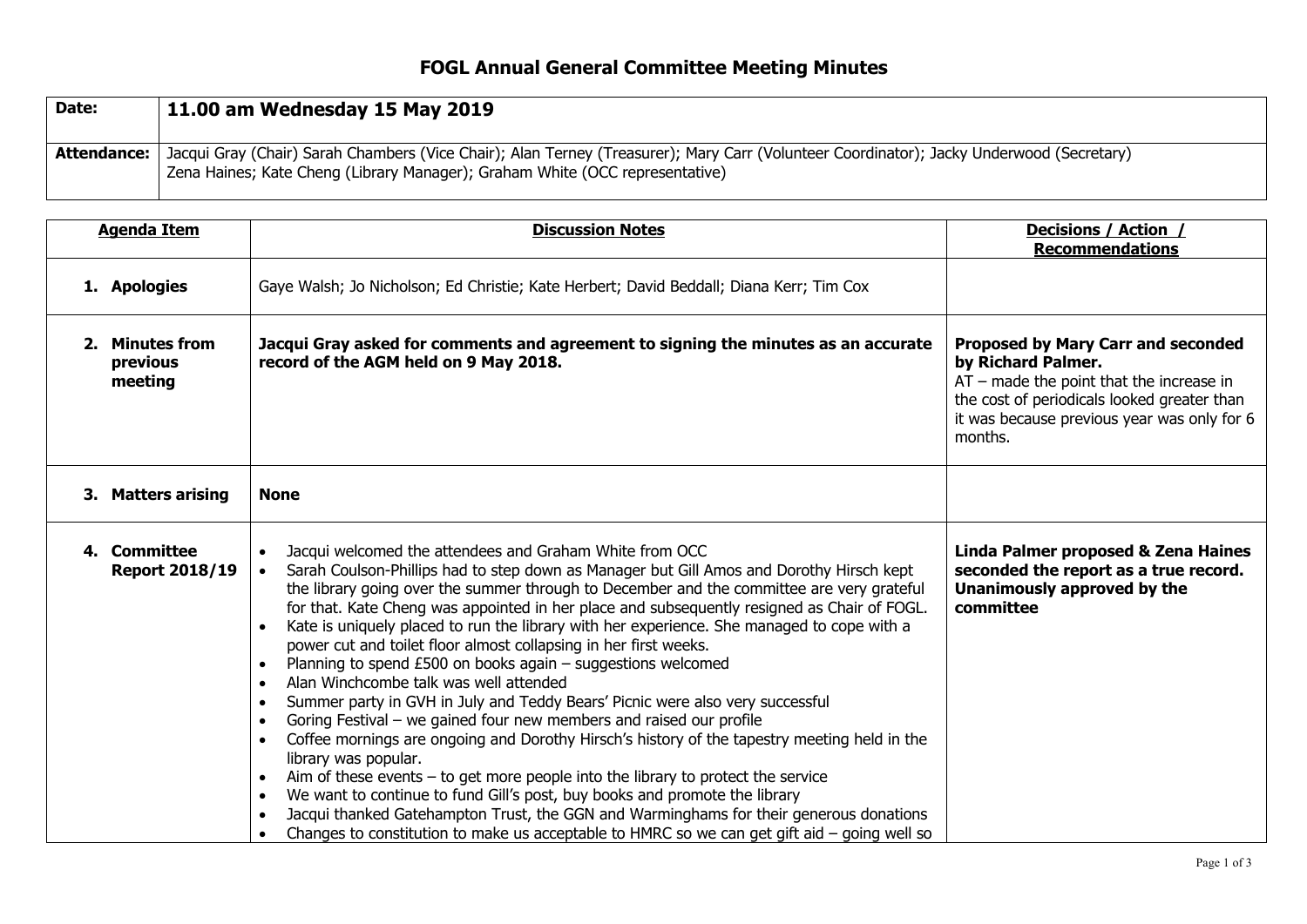## **FOGL Annual General Committee Meeting Minutes**

| <b>Agenda Item</b>                                           | <b>Discussion Notes</b>                                                                                                                                                                                                                                                                                                                                                                                                                                                                                                                                                                                                                                                                                                                                                                                                                                                                                                       | Decisions / Action /<br><b>Recommendations</b>                                                                                                                                              |
|--------------------------------------------------------------|-------------------------------------------------------------------------------------------------------------------------------------------------------------------------------------------------------------------------------------------------------------------------------------------------------------------------------------------------------------------------------------------------------------------------------------------------------------------------------------------------------------------------------------------------------------------------------------------------------------------------------------------------------------------------------------------------------------------------------------------------------------------------------------------------------------------------------------------------------------------------------------------------------------------------------|---------------------------------------------------------------------------------------------------------------------------------------------------------------------------------------------|
|                                                              | will get extra revenue next year.                                                                                                                                                                                                                                                                                                                                                                                                                                                                                                                                                                                                                                                                                                                                                                                                                                                                                             |                                                                                                                                                                                             |
| 5. Audited<br>accounts and<br>their adoption                 | Alan Terney thanked Sue Lyons for doing the external examination.<br>Income was £4,883.16, £2000 more than last year. Made up of grants and donations<br>We have spent £500 on books; £338 on periodicals; £273 on events; £1,273 on the library support<br>post; and £165 on general running costs. Spending has reduced because we negotiated a refund<br>for the library assistant due to Sarah C-P leaving.<br>Gift aid retrospectively will bring in around $£2000$ next year but grants unlikely to be as high as<br>they are this year. Close to break-even as an operation but need to retain funds if we are to be in<br>a position to commit to funding the assistant on a 3-year cycle.                                                                                                                                                                                                                            | Linda Palmer - congratulations on<br>making the change to constitution to<br>allow for gift aid<br><b>Robin Carr and David Watts proposed</b><br>and seconded<br><b>Unanimously adopted</b> |
| 6. Library<br><b>Manager's Report -</b><br><b>Kate Cheng</b> | Massive thank you to Gill Amos for her help and training and to the volunteers.<br>$\bullet$<br>Five months into her new role and looking at future events with FOGL and library<br>$\bullet$<br>Coffee mornings - successful and she will support further initiatives<br>$\bullet$<br>IT poster is in the library from a charity who will give support to people who need help with<br>$\bullet$<br>using their own IT equipment $-$ please pass on the message.<br>Rhyme time Friday afternoons continues to be popular<br>$\bullet$<br>New one on Tuesday mornings to cover youngest children will start this term<br>$\bullet$<br>Wednesdays outreach to schools - Gill's support will allow her to do this.<br>$\bullet$<br>Cubs to visit twice to get their library badges - watch out for the dates!<br>$\bullet$<br>Book purchases - open to suggestions especially for local and special interest books<br>$\bullet$ | Proposed by Wendy Riley and<br>seconded by Jacky Brookes                                                                                                                                    |
| 7. Volunteer Co-<br>ordinator's report -<br><b>Mary Carr</b> | Very pleased with competence of volunteers.<br>$\bullet$<br>She hopes that the volunteers enjoy doing it and appreciates the support from FOGL<br>Advert in GGN for new volunteers resulted in a lot of responses, which was gratifying and<br>$\bullet$<br>shows how much support from the village is there.<br>Mary feels Gill Amos and Dorothy Hirsch were marvellous over the summer.<br>Volunteers bring a welcoming atmosphere, very reliable and they keep the library going $-$ well<br>done                                                                                                                                                                                                                                                                                                                                                                                                                          | <b>Proposed - Sally Wicks</b><br>Seconded - Linda Palmer                                                                                                                                    |